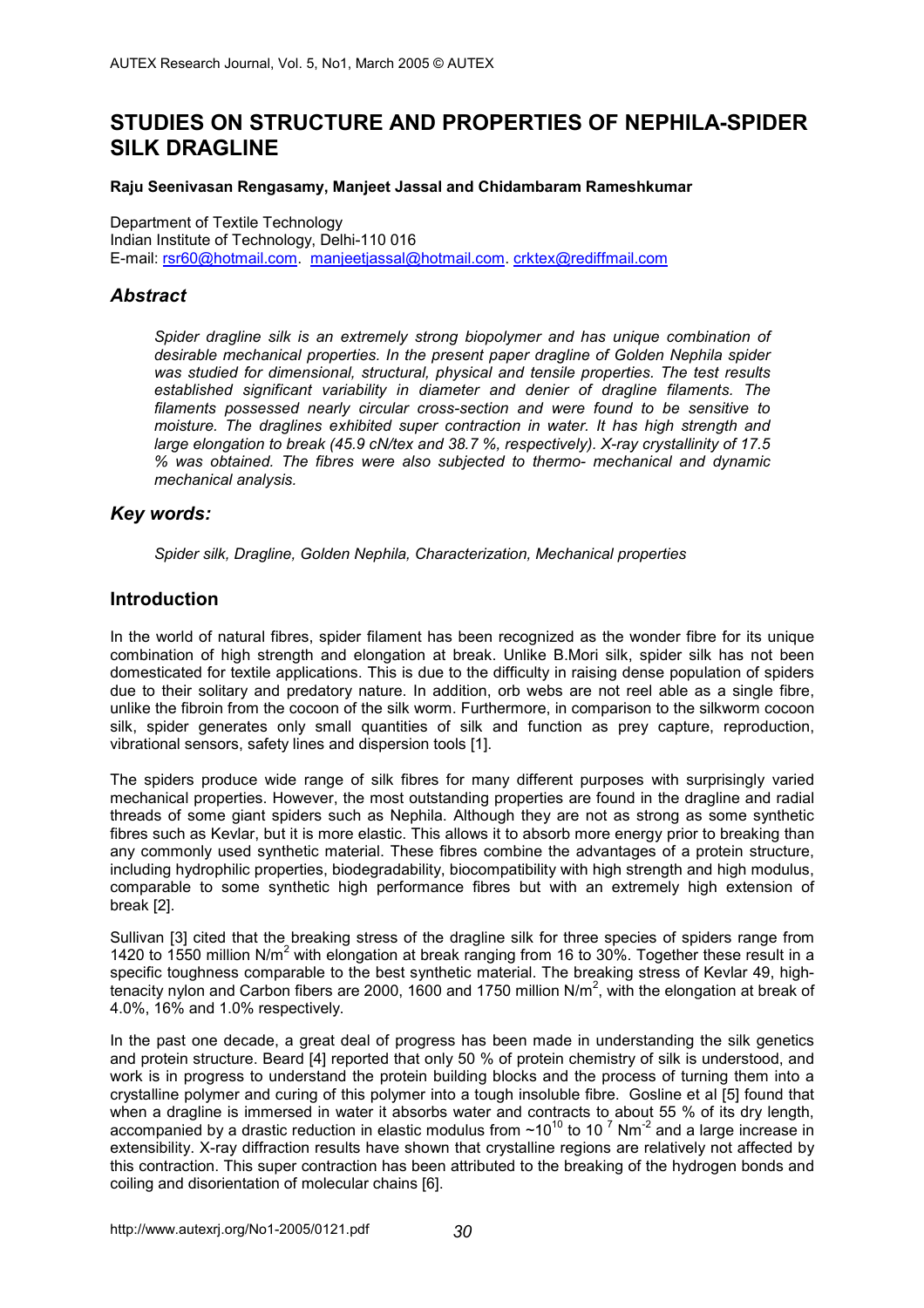A better understanding of the relationship between microstructure and mechanical properties will lead to an improved understanding of the behavior of polymeric fibres in general. This can potentially result in the development of new synthetic fibres for structural applications spun from solutions. In this study we report physical, structural, and mechanical properties of Nephila spider dragline.

# **Evaluation of structural properties**

### **Effect of treatment with solvents**

A known weight of dried dragline sample was treated with excess of solvent at room temperature and from change in weight, the weight loss after solvent treatment was determined. The surface characteristics of the fibre were studied using scanning electron microscope.

# **Wide-angle x-ray diffraction**

Untreated, toluene treated and stretched draglines were tested for crystallinity. Wide-angle X-ray diffraction (WAXD) measurements were obtained on Philips X-ray diffractometer model PW1732/10 using nickel filter Cu radiator. Intensity of scan was in the range of 10-35°. The crystallinity index was calculated as:

$$
X_c = \frac{A_c}{A_c + A_a} \times 100\%
$$

Where  $A<sub>c</sub>$  and  $A<sub>a</sub>$  are the area of the crystalline and amorphous portion of the X-ray diffractograms respectively.

#### **Fourier transform infrared spectroscopy analysis**

Perkin Elmer FTIR Spectrum BX was used to record FTIR of fibre samples. The KBr pellets or fibre sample were used for the test. The stretched and contracted draglines were also tested.

#### **Differential scanning calorimetry**

Thermogrames were recorded using a Perkin Elmer –DSC-7. Samples were dried in a desiccator for 24 hours before the test. For each run ~5mg of samples was used, and the thermogram was recorded from -20°C to 280°C at a heating rate of 20°C/min., under nitrogen atmosphere.

#### **Thermo gravimetric analysis**

Thermo gravimetric analysis (TGA) was carried out using dried sample under nitrogen atmosphere at a heating rate of 20˚C/min up to 900° C using Perkin Elmer TGA7.

# **Thermal mechanical analysis**

Thermal mechanical analysis (TMA) of the spider silk dragline was carried using Perkin Elmer TMA-7 instrument from 50° C to 250° C, at a force of 10 mN under nitrogen atmosphere.

#### **Dynamic mechanical analysis**

The Dynamic mechanical analysis (DMA) was carried out from -70˚C to 240˚C with static load range 10-500mN and the dynamic load ranges 9-500mN.

# **Evaluation of dimensional properties**

# **Measurement of diameter and its variations of single filaments**

Filaments each of length 6 cm were separated from the dragline using a fine pin without stretching and were cut by a sharp knife. Each end of the filament was pasted on to a glass slide in a tensionless state and the diameter was measured using Leica Microscope at a magnification of 100 x. An average of ten readings was taken for each filament. For measuring inter filament diameter variation, 5 filaments from each dragline were selected.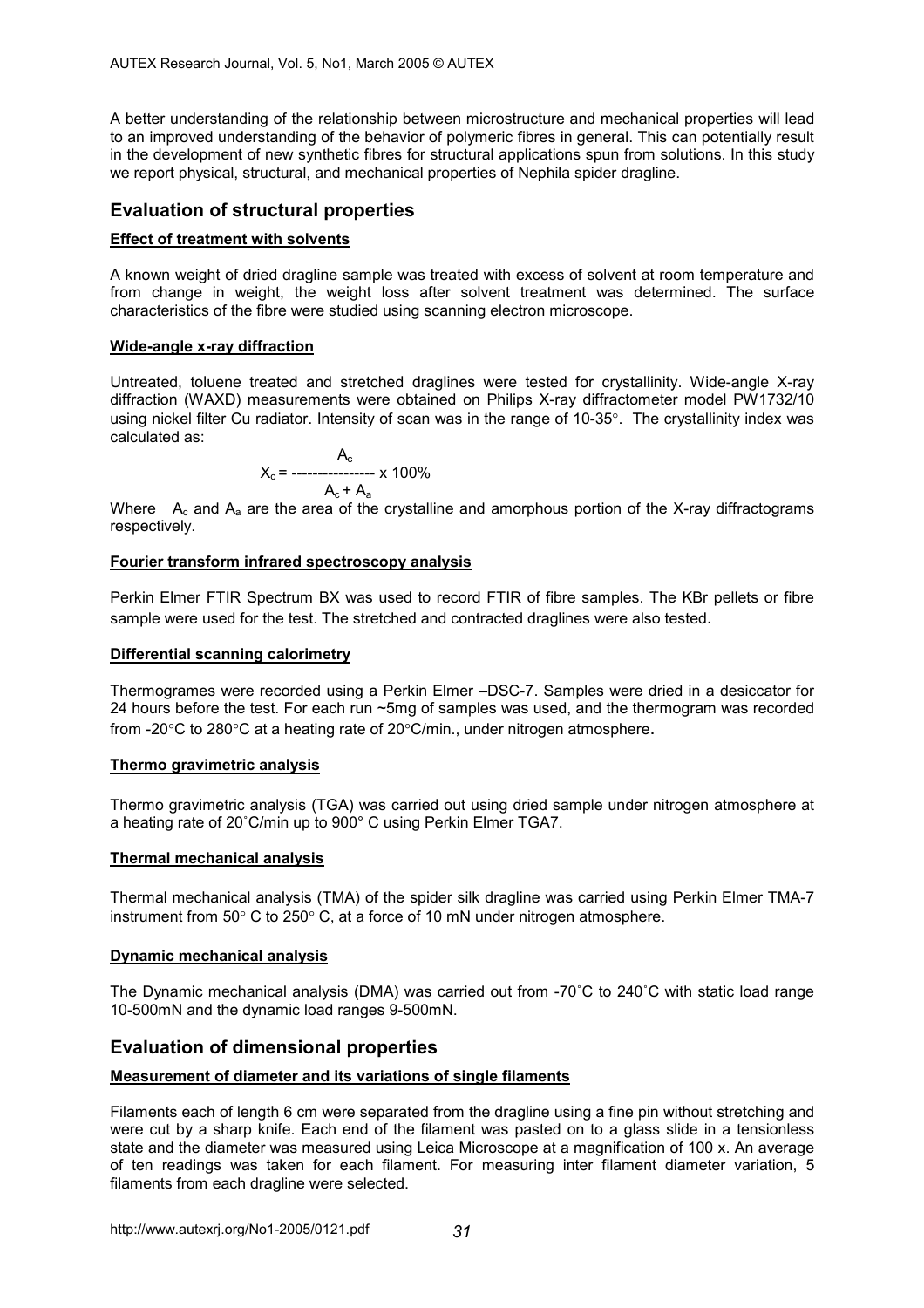# **Measurement of filament denier**

The denier of the filaments was measured with Textechno H vibromat ME-41066. This instrument uses acoustic oscillation excitation and electronic amplitude detection principle. For intra filament denier variation, deniers were recorded for every 1 cm length of a filament and an average of 16 readings was taken. For inter filament denier variations, 120 filaments from different draglines were used.

#### **Swelling and moisture absorption studies**

Filaments were conditioned for two days in desiccators under various RH from 0 to 97%. The temperature of the environment was kept at 22° C. Diameters of the filaments and weights of the dragline were measured corresponding to various RH values.

#### **Testing of contraction of dragline**

A dragline was kept straight and from which a specimen of 15 cm length was cut. The specimen was placed in water for 12 hours, taken out, dried at room temperature for 24 hours and the length was measured. An average of 10 draglines was recorded.

# **Testing of tensile properties**

### **Tensile testing of dragline**

A dragline was tested with the Statemate ME tensile tester. An extension rate of 50 mm/minute and a gauge length of 50 mm were used. The test was carried out after conditioning the dragline under standard test condition for one day.

#### **Tensile testing of filaments**

Single filaments were separated from the dragline, before the tensile test. The tensile test was performed using Instron tensile tester. The filaments were pasted on to a paper window. A 25 mm gauge length and an extension rate of 50 mm/min were used. To study the effect of contraction on tensile behavior, filaments were wetted in water for 10 min. and then allowed to dry. The filaments before and after contraction were tested for tensile properties.

# **Results and discussion**

# **Effect of solvents on weight loss of dragline**

The filaments were stable with non-polar solvents and no dimensional changes were observed. As shown in Table 1, a very small fraction (2-4 %) of gum impurities was removed.

| <b>Solvent</b>        | <b>Weight Loss %</b> |  |  |  |
|-----------------------|----------------------|--|--|--|
| Carbon Tetra Chloride |                      |  |  |  |
| Toluene               |                      |  |  |  |
| Xylene                | 2                    |  |  |  |

**Table 1.** Weight loss on treatment with non-polar solvents

Figure 1.a and 1.b show SEM micrographs of spider dragline and toluene treated draglines, respectively. The untreated dragline exhibits a slightly rough surface, while the surface of toluene treated sample appears to be smooth with very little gum deposit. The micrograph shows fibrils are enclosed within the fibre core. In some layers, nano-fibrils seem point straight along with the fibre axis, while in the others they coil around the fibres. This arrangement may help the fibre to absorb huge amount of energy before it breaks.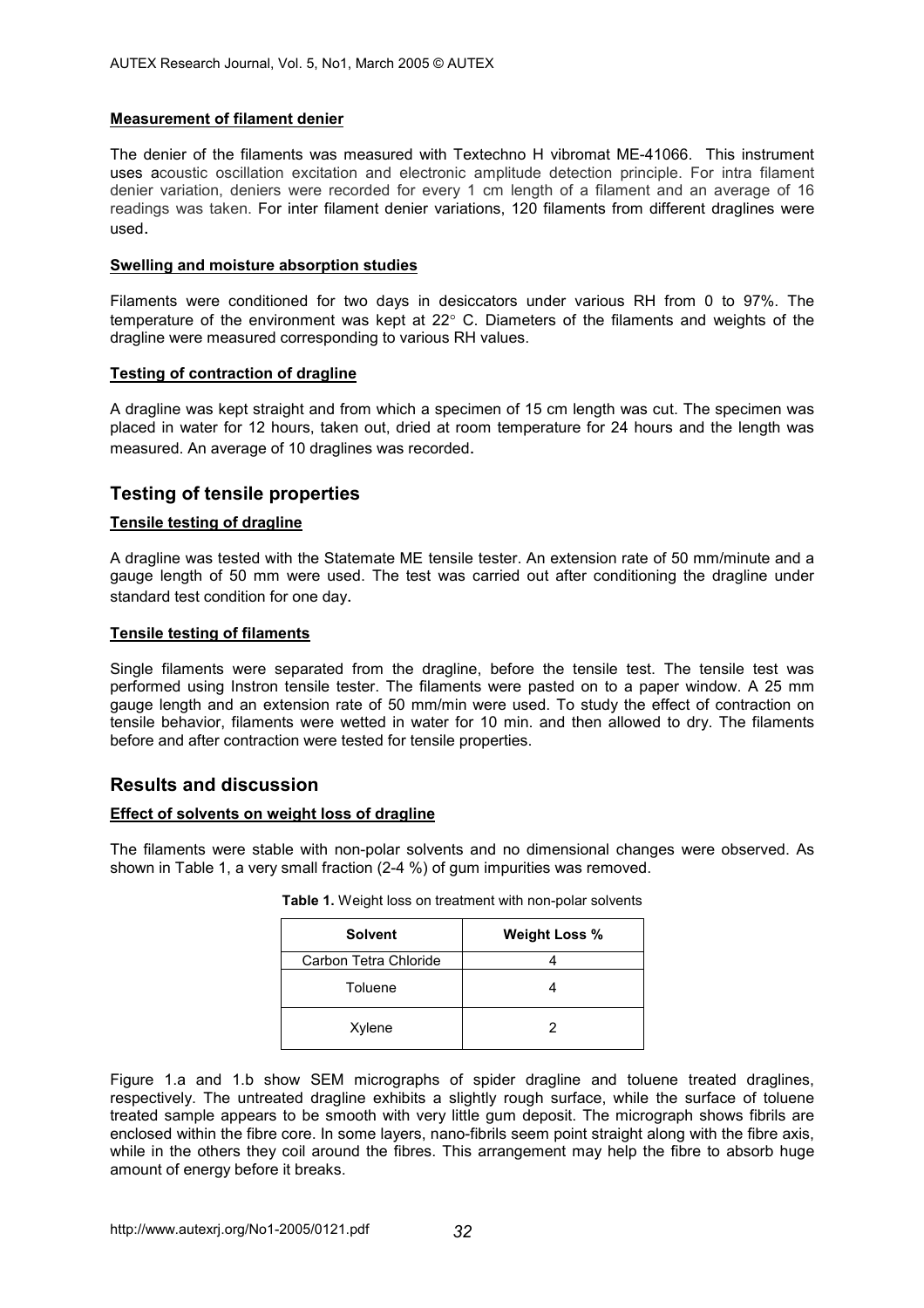

**Figure 1a**. SEM micrograph of untreated dragline silk with gummy part



**Figure 1b.** SEM micrograph of dragline treated with toluene

### **Fourier transform infrared spectroscopy (FTIR) Analysis**

FTIR of dragline samples were recorded before and after toluene treatment. The FTIR of contracted dragline was also compared with the stretched dragline sample. As detailed in Table 2, a number of well-defined peaks are obtained in the range of  $600-1800 \text{cm}^{-1}$ . The spider silk draglines show a distinct CO amide-I band in the range of 1610-1660 cm<sup>-1</sup>. In untreated, toluene treated and contracted samples this absorption appears at lower frequency value while for stretched dragline the absorption shifts to higher frequency. Higher frequency peaks (in stretched sample) is characteristics of β sheets configuration of polypeptide back bone and is in agreement with some proteins that contains high proportion of this configuration. The lower wave number peak might indicate the random coil structure.

|                      | Assignm          | Spider silk       |                           |                         |                     |                                                                          |  |
|----------------------|------------------|-------------------|---------------------------|-------------------------|---------------------|--------------------------------------------------------------------------|--|
| Peak range<br>$cm-1$ | -ents            | untreated         | <b>Toluene</b><br>treated | contracted              | stretched           | <b>Remarks</b>                                                           |  |
| 530-584              | $N-H$            | 537               |                           |                         | $545$ (s,l)         | N-H plane wagging                                                        |  |
| 643-967              |                  | 643               |                           | 698(s)                  | 698,620             | Absorption due to<br>bending / vibrations<br>of alpha helix<br>structure |  |
| 900                  |                  | 907               | 907                       | 907                     | 907                 | C-CH <sub>3</sub> Stretching                                             |  |
| 1015-1032            |                  | 1038              | 1032                      | 1022                    | 1021(s, l)          | Absorption due to<br>bending / vibrations                                |  |
| 1230                 | $C-O$            | 1222              | 1244                      | 1273                    | 1231(s, l)          | C-O single bond<br>amide III                                             |  |
| 1140-1492            | N-H,<br>amide-II | 1429              |                           | 1447                    | 1449(s, l)          | -N-H-Deformation of<br>sec. amide                                        |  |
| 1612-1633            | Protein<br>amide | 1612              | 1633                      | $1633(s)$ ,<br>1669 (w) | 1656(s, l),<br>1669 | Higher frequency<br>peaks due to $\beta$<br>structure                    |  |
| 2941-2946            | O-H, C-H         | 2941              | 2941                      | 2925                    |                     | O-H bond formation/<br>salt formation and<br>C-H stretching              |  |
| 3297-3300            | O-H, N-H         | 3290, 3437<br>(b) | 3304(b)                   | 3291                    | 3292(s, l)          | Hydroxyl groups/N-H<br>stretching                                        |  |

**Table 2.** FTIR absorption peak values (major) for different spider silk samples

*(s): strong, (I): intense, (b): broad, (w): weak* 

Below 1200 cm <sup>-1,</sup> spider silk exhibits distinct bands at 1170, 1100 and 1020 cm<sup>-1</sup> for absorption due to bending vibrations. If the polyypeptide chains are in the form of α helix, it appears at 1100cm<sup>-1</sup> and if they are in the β helix, it appears at 1080 cm<sup>-1</sup>. In addition spider silk exhibits a sharp peak at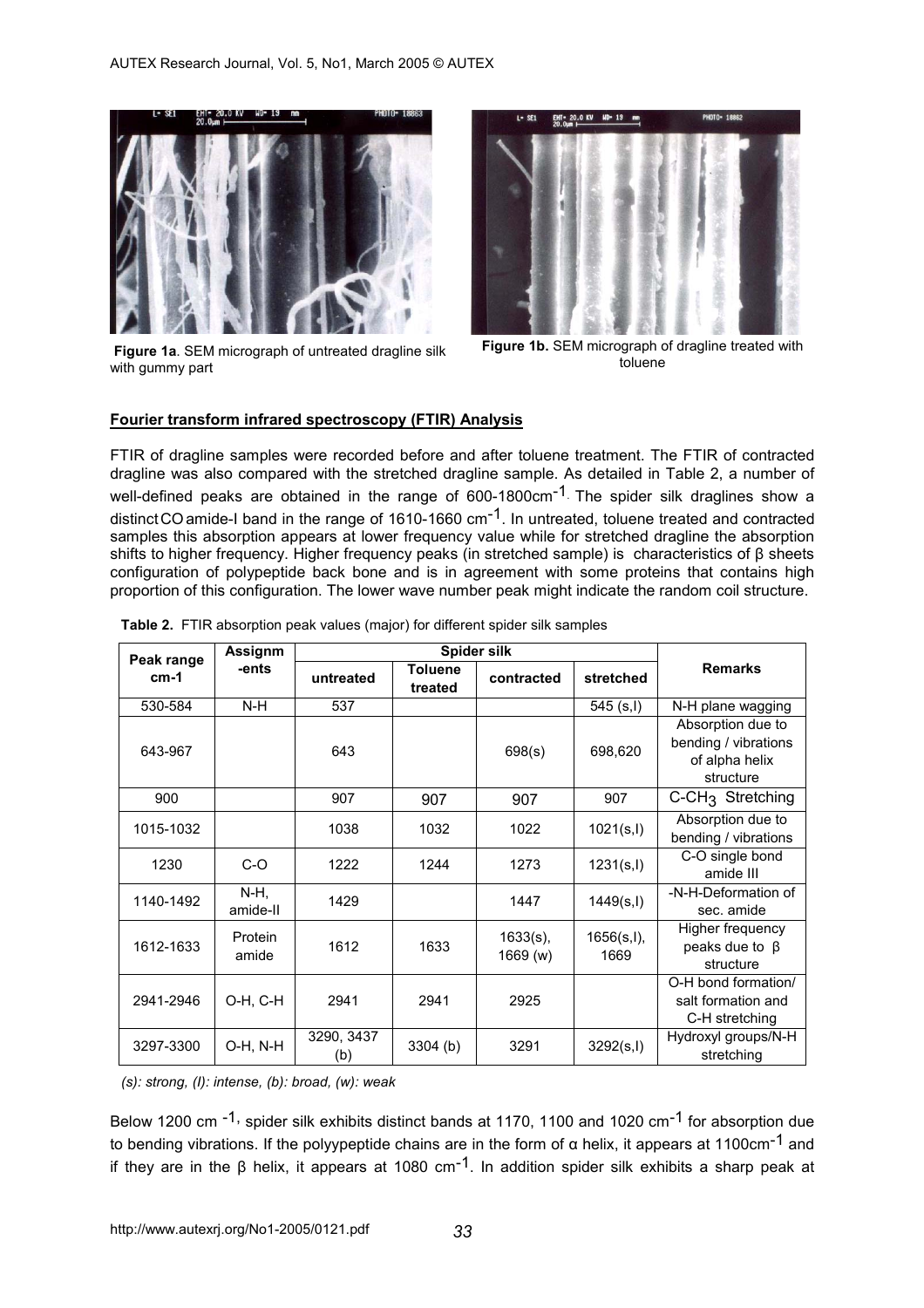907cm<sup>-1</sup>, which is associated with C-CH<sub>3</sub> stretching. This band is known to appear in the spectrum of poly (L–alanine) but not in the spectra of Poly (alanine–glysine) and Poly (glysin–serine). Therefore this particular peak confirms that the spider silk dragline has units of (alanine)<sub>n</sub> where n = 4 to 7.

On contraction of the spider silk, the ratio of the intensity of 1669 to 1652 peaks reduced in amide I region, suggesting that the proportion of β conformation decreased significantly on the contraction. In amide III, 1230 cm<sup>-1</sup> peak-β sheets shifted to higher wave number at 1273cm<sup>-1</sup> (assigned to  $\alpha$  helix).

### **Differential Scanning Calorimetry (DSC)**

Figure 2 shows DSC trace for spider silk dragline. A broad endotherm with a peak at ~90-95 °C was observed. This broad endothermic peak may be associated with water loss. This is consistent with the TGA studies. The spider silk samples are known to contain bound water even after drying in the desiccator.



 **Figure 2.** DSC Thermogram of spider silk dragline

# **Thermo Gravimetric Analysis (TGA)**

The Thermo gravimetric and differential thermo gravimetric (DTG) curves of spider silk dragline are shown in Figure 3. Thermo gravimetric analysis (TGA) was carried out using dried dragline sample under nitrogen atmosphere at a heating rate of 20˚C/min. Below 150˚C the TG curves of sample 1 and 2 exhibit a weight loss of 5.68% and 6.99 %, respectively. This weight loss was attributed to the entrapment of water as observed from DSC studies. Above 150˚C, the TGA curves show two-step degradation of the fibre as detailed in Table 3. The first step of weight loss observed in the temperature range 200 to 501˚C is probably associated with the breakdown of side chain group's in the amino acids and residues [7].

|  |  | Table 3. Thermo Gravimetric Analysis (TGA) |  |  |
|--|--|--------------------------------------------|--|--|
|--|--|--------------------------------------------|--|--|

|                 | Degradation temperature and % Weight loss |                                        |                  |                                 |                                                      |                     |                     |
|-----------------|-------------------------------------------|----------------------------------------|------------------|---------------------------------|------------------------------------------------------|---------------------|---------------------|
| <b>Dragline</b> | $I^{st}$ step                             |                                        |                  | $IInd$ step                     |                                                      |                     |                     |
| sample          | Temp.<br>range<br>$(^{\circ}C)$           | $T_{\sf pk1}$<br>Temp<br>$(^{\circ}C)$ | Wt. loss<br>$\%$ | Temp.<br>range<br>$(^{\circ}C)$ | $\mathsf{T}_{\mathsf{pk1}}$<br>Temp<br>$(^{\circ}C)$ | Wt.<br>loss<br>$\%$ | Ultimate<br>Residue |
|                 | 200-501                                   | 342                                    | 47.28            | 501-895                         | 655                                                  | 41.8                | 3.7                 |
| $\overline{2}$  | 200-501                                   | 334                                    | 47.60            | 501-895                         | 659                                                  | 44.8                | 1.2                 |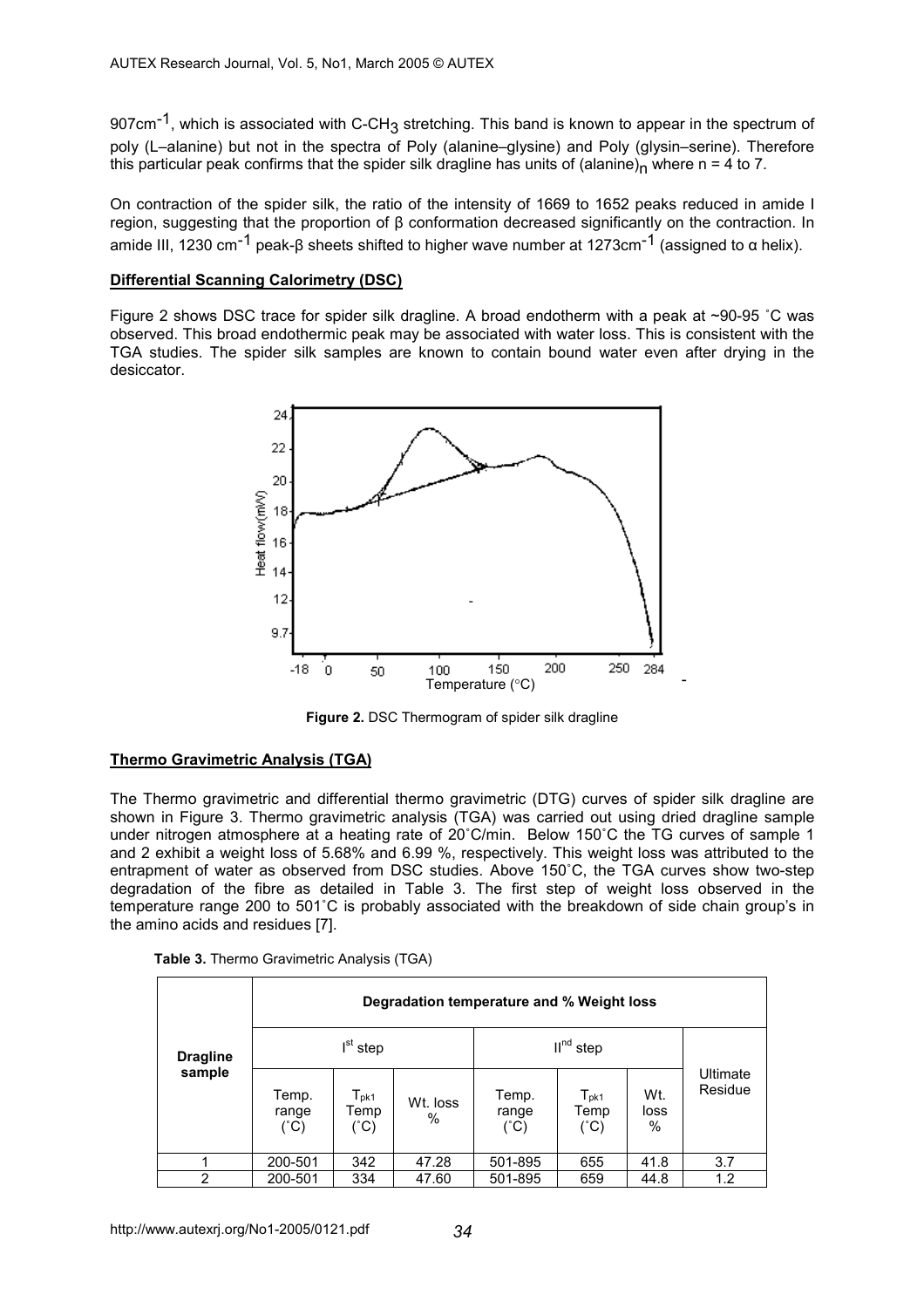

**Figure 3.** TGA curves in nitrogen for a Nephila spider dragline sample

The second major degradation from 501 to 896 ˚C with a weight loss of 42% - 44% can be attributed to the degradation of main chain amino acids. An ultimate residue of 1.2% to 3.7% indicates almost the total decomposition of the sample at about 900˚C.

#### **Thermal Mechanical Analysis (TMA)**

TMA of the spider silk Dragline was carried with Perkin Elmer TMA-7 instrument from 50˚to 250˚C at a force of 10 mN under nitrogen atmosphere. A typical plot is shown in Figure 4. A marked change in the gradient (thermal expansion coefficient α) at 186.4°C from -6.59 x 10<sup>-4</sup> to -8.2 x10<sup>-3</sup> corresponds to the transition temperature. This characteristic provides a sensitive way of detecting the glass transition temperature in small samples as thermal expansion data is not dependent upon accurate measurement of sample diameter and are also insensitive to the moisture content of the sample.



**Figure 4.** Typical plot of dragline length versus temperature

#### **Dynamic mechanical analysis (DMA)**

The DMA analysis was carried out with and with out nitrogen purging. Temperature was varied from - 70˚C to 240˚C with static load range 10-500 mN and the dynamic load ranges 9-500 mN. The plots of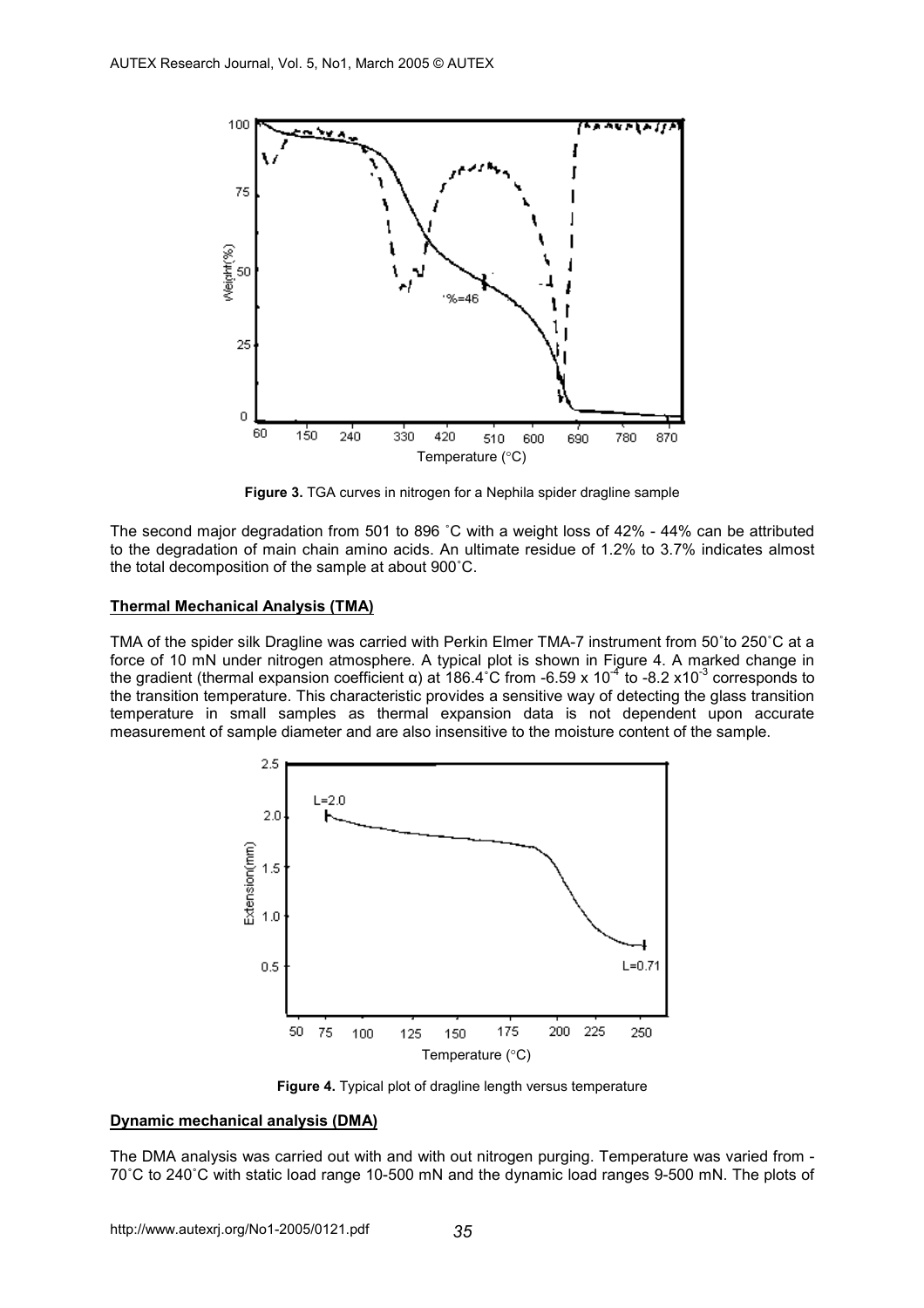storage and loss moduli as a function of temperature are noisy and have poor reproducibility. The storage modulus (E<sup>1</sup>) fluctuated with temperature and reached a maximum at 60 - 65°C, which is associated with moisture content. The fibre thickness also affects the ability of samples to loose bound moisture. The noisy profile of this storage modulus ( $E^1$ ) versus temperature plots may also be due to variability in cross-section or diameter of dragline. The spider silk dragline exhibits a gradual decrease in storage modulus near the Tg and suggests its semi crystalline condition. The main softening point of spider silk is at 186.4˚C.

# **X-ray diffraction study**

The crystallinity of the samples was determined for draglines including stretched and toluene treated ones. The un-stretched and toluene treated sample showed a very broad x-ray diffraction peak at 2θ = 10-35°. However, the stretched spider dragline exhibited a relatively sharper peak at  $2\theta = 20^\circ$ , accounting for % crystallinity of 17.5. This value is much lower than the reported value of 30 % [8]. This difference may be attributed the difference in the dragline collection mechanism.

#### **Physical properties of spider silk**

The Nephila spider filament has uniform circular cross-section. The diameter variations in the filament appeared over length as short as few milli meters [9]. Between the draglines the filament diameter varies from 5.0 to 13.0 microns. Within a dragline out of 18 filaments were tested, the diameter varies from 9.14 to 12.85 microns. In a single filament the C.V% of diameter at 1 cm. interval was found between 1.05 and 2.41. Garrido et al [10] reported that the cross section anisotropy of spider filament was 1.05 and the forcibly silked fibres were having more variation in diameter.

# **Effect of humidity on spider filament**

Table 4 shows the effect of RH on regain and diameter change of the filaments. It is observed that the regain goes up to 39.3 % when the RH is 97%. The diameter of the filament increases by 80% when the RH increases from 0 to 97 %. The longitudinal views of filaments conditioned at 0% and 97% RH are shown in the Figures 5a and 5b, respectively.

| <b>Saturated solutions of chemicals</b> | <b>RH %</b> | Regain % | % increase in diameter |
|-----------------------------------------|-------------|----------|------------------------|
| Conc. Sulphuric Acid                    |             |          |                        |
| Potassium Acetate                       | 22          | 6.3      | 6.1                    |
| Sodium nitrite                          | 66          | 10.9     | 59.9                   |
| Ammonium Sulphate                       | 81          | 18.3     | 69.7                   |
| Potassium Sulphate                      | 97          | 39.3     | 81.8                   |

**Table 4.** Influence of RH on regain and swelling of the filaments





**Figure 5a.** Nephila spider filament at 0% RH **Figure 5b.** Nephila spider filament at 97% RH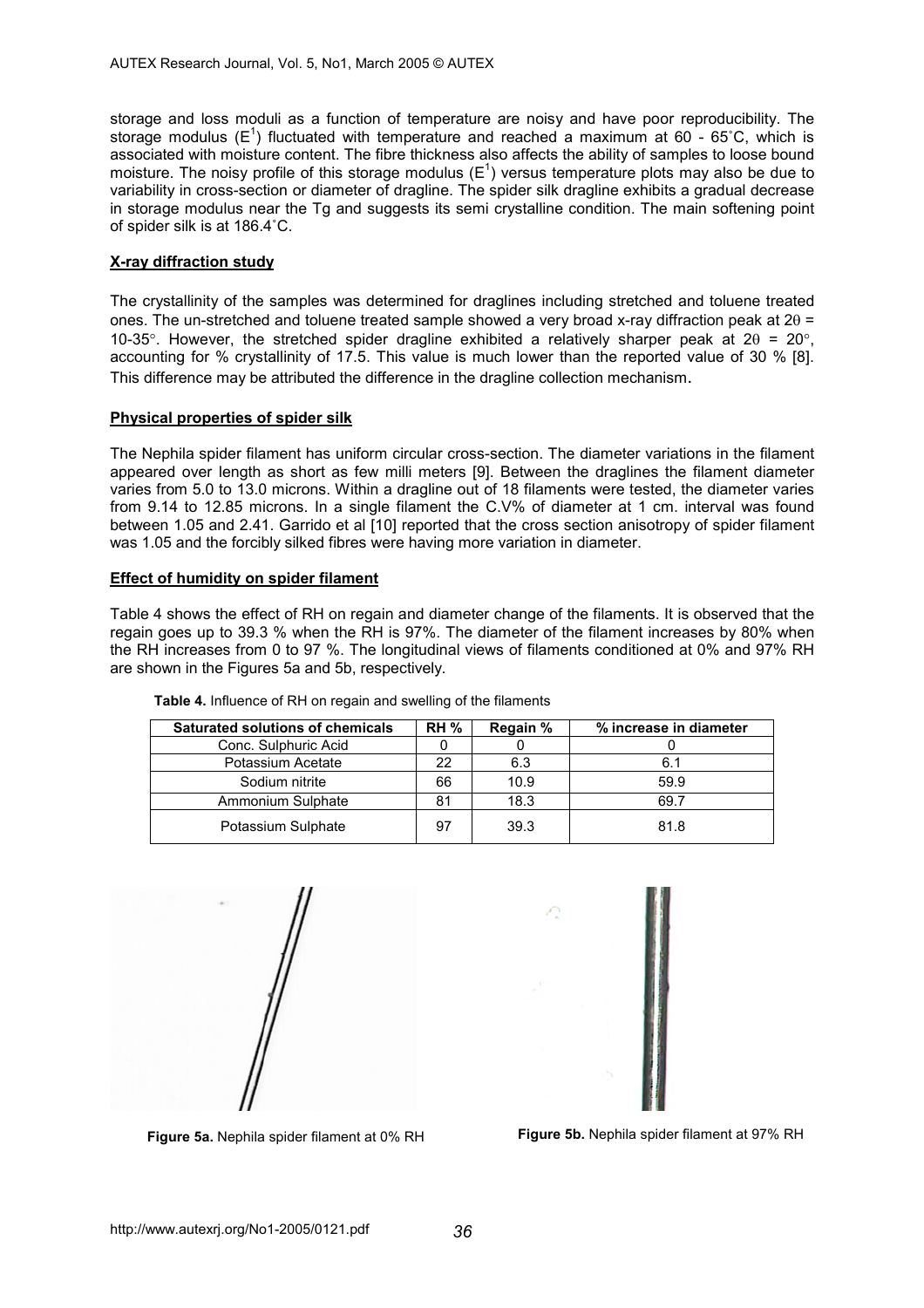#### **Effect of wetting on contraction and tensile properties of dragline**

When spider silk is placed in water, wetting causes the fibre to swell and extensibility increases considerably accompanied by about 1000-fold drop in initial stiffness of the fibre [11]. Average contraction of dragline after wetting and drying is found to be 28.5% with a coefficient of variation of 7.9%. Since there is a disorder in the arrangement of individual filaments in a dragline the contraction of individual filaments would be much higher than this value. Water treated filaments have lower tenacity and higher breaking extension compared to normal filaments. The reduction in tenacity and increase in breaking extension of water treated filaments is 40 and 45% respectively from those for normal filaments.

#### **Tensile properties of dragline**

A typical load-extension curve of a dragline is shown in Figure 6. It exhibits non-catastrophic failure. Each filament of the dragline breaks one after another. It shows that the filaments are not parallel to each other. The average tenacity of a dragline is 18.2 cN/tex and extension at peak load is 20.8%.



**Figure 6.** Load- extension curve of Nephila Spider Dragline



**Figure 7.** Load- extension curve of a Nephila spider filament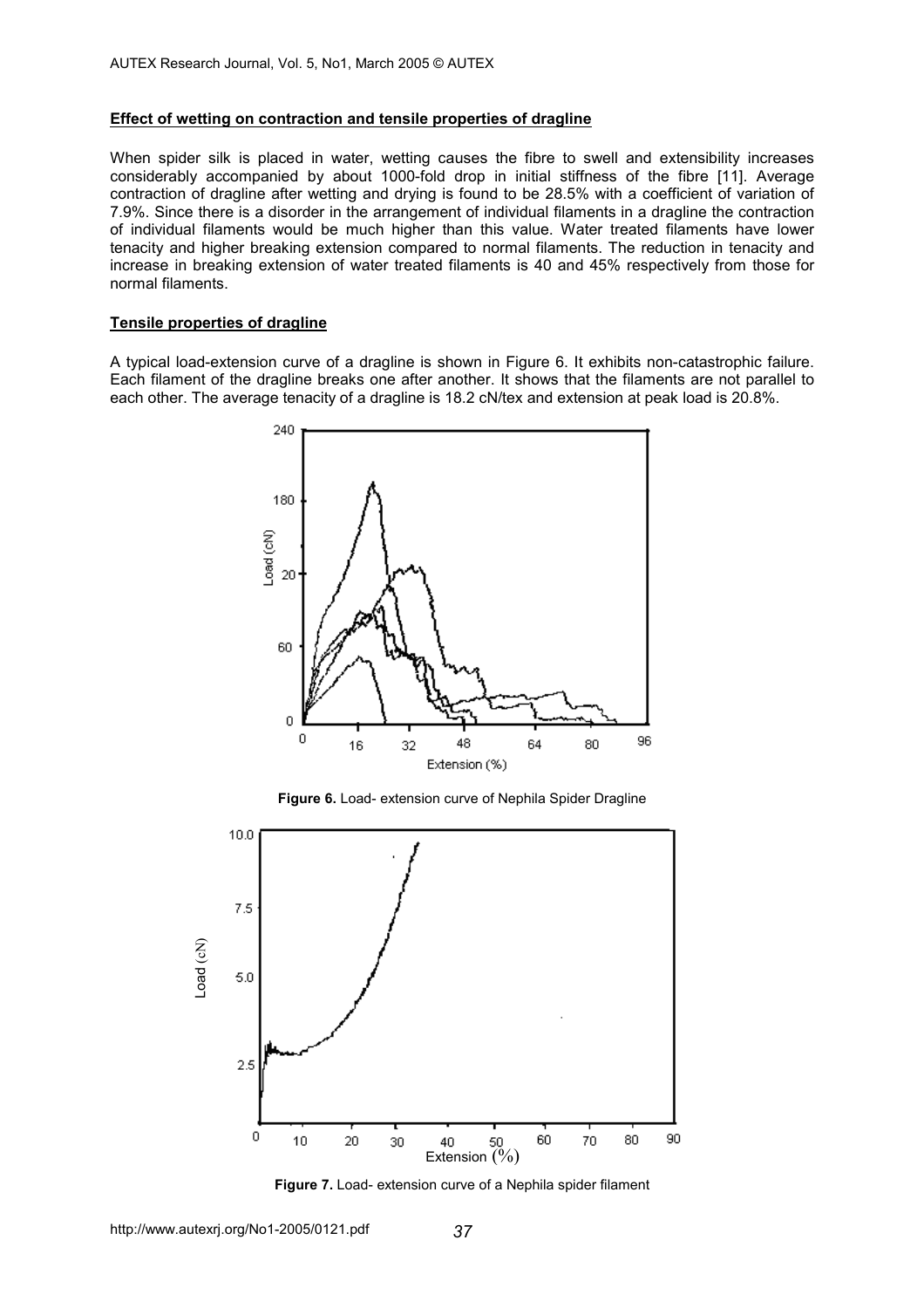# **Tensile properties of single filaments**

The properties of the spider silk depend on the chemical composition and the conditions under which the bulk silk secretions are converted into fibre [12]. The load-extension diagram for single a filament is depicted in Figure.7. It shows a yield region, strain-hardening region (flattening region) followed by plastic deformation. Filaments of a dragline have an average tenacity of 45.9 cN/tex and breaking extension of 38.7 %. Tenacity of the coarse filaments is generally found to be lower than the fine ones. SEM Photo of a filament under tensile load shows a ductile failure (Figure. 8)



**Figure 8.** SEM Photo of broken filament

# **Conclusions**

The studies conducted on Nephila Golden spider silk established the following facts: The filaments from major ampullate gland have variability in their diameter, denier. Dragline has multiple filaments and has around 4.0% gummy part. The filaments have circular cross section and are cylindrical. Broken filament during the tensile test shows a ductile failure. Filaments are very sensitive to moisture and swell at higher moisture regain. The dragline shows a super contraction in water (28%). The filaments have a tenacity of 45.9cN/tex along with large extension of 38.74%. The water treated filaments have very large breaking extension of 56%. The X-ray diffraction of stretched filaments shows 17.5% crystallinity. X-ray analysis and Birefringence methods do not show clearly the molecular orientation. FTIR analysis confirms the presence of protein amine in dragline silk. TMA test revealed negative thermal expansion coefficient. Tg is likely to occur at 186.5˚C. The dragline shows good stability up to 250˚C. DMA study on dragline silk has shown noisy storage modulus and Tg-peaks are not clear.

# *References*

- *1. Winkler S., Kaplan D L.; Molecular Biology of Spider Silk, Reviews in Molecular Biotechnology, 74, 85-93, 2000.*
- *2. Rossbach V., Patanathabutr P., Wichitwechkarn J.; Copying and Manipulating Nature: Innovation for Textile Materials, Fibres and Polymers, 4, 8-14, 2003.*
- *3. Sullivan D O.; Spider Silk Gene Route to High Tensile Fibers, Chemical Engineering News, 66, July 25, 24-25, 1988.*
- *4. Beard J.; Warding off Bullets by a Spider's Thread, New-scientist, 136,18,1998.*
- *5. Gosline J M., Denny M W., DeMont.M E.; Spider Silk as Rubber, Nature, 309, 551-552, 1984.*
- *6. Shao Z., Vollrath F.; The Effect of Solvents on the Concentration and Mechanical Properties of Spider Silk, Polymers, 40, 1799-1806, 1999.*
- *7. Freddi G., Tsukada M., Beretta S.; Structure and Properties of Silk Fibroin/Polyacrylamide Blend Films, Journal of Applied Polymer Science, 71, 1563-1571, 1999.*
- *8. Tao X.; Smart Fibres, Fabrics and Clothings, Textile Institute & CRC Press, New York, 2001.*
- *9. Work R W.; Force-elongation Behavior of Web Fiber and Silk Forcibly Obtained from Orb Web Spinning Spider, Textile Research Journal, 46, 485-492, 1976.*
- *10. Garrido M A., Elices M., Viney C., Perez-Rigueire J.; The Variability and Interdependence of Spider Dragline Tensile Properties, Polymers, 43, 4495-4502, 2002.*